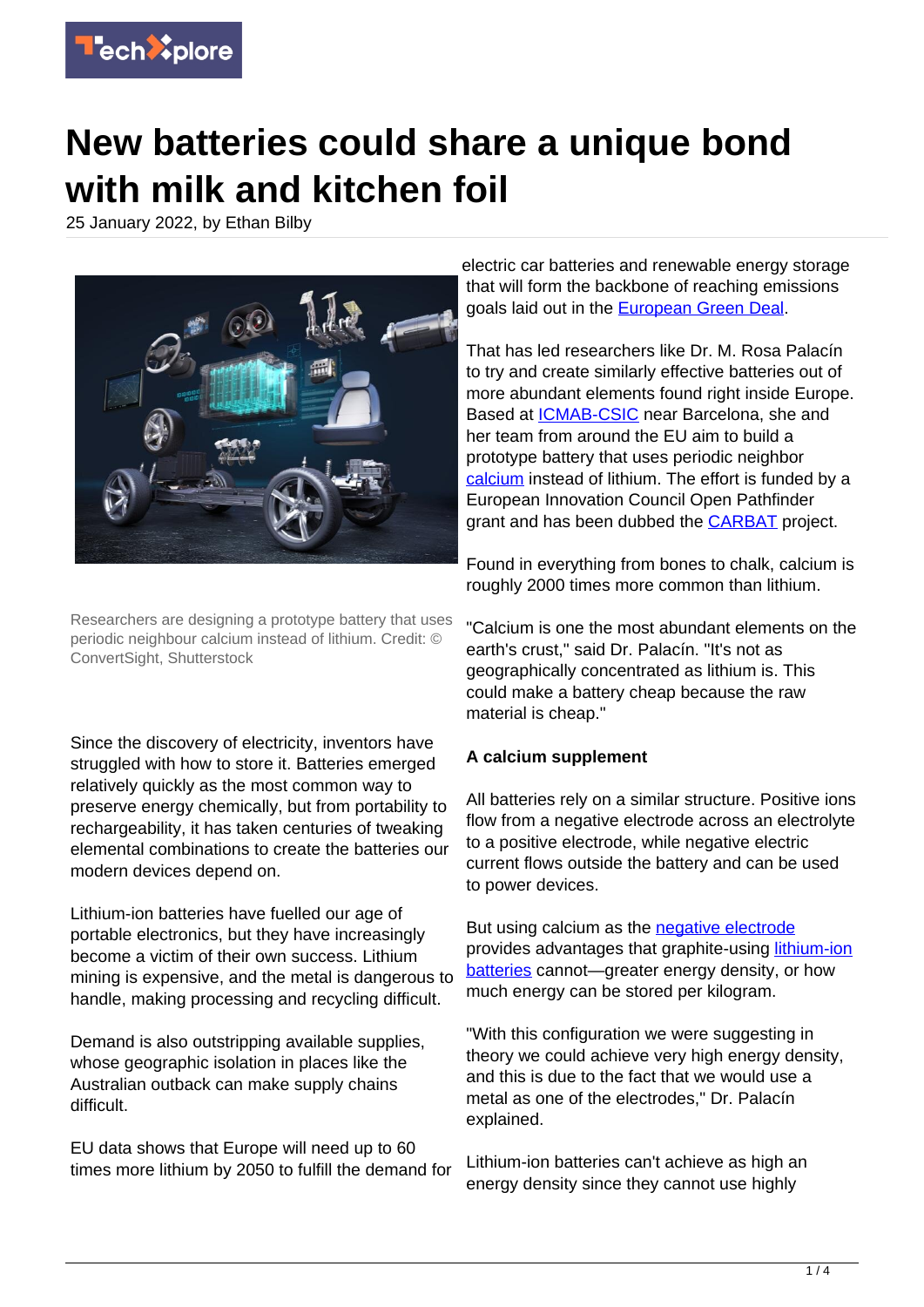

reactive metallic lithium as an electrode in a battery. challenging since new protocols had to be It tends to form dendrites, tiny rigid tree-like structures that can grow inside a lithium battery and cause short circuits or even for the battery to explode over many uses.

Using calcium metal within the battery let researchers take advantage of its elemental can lose.

"As any calcium travels through the electrolyte, two electrons would travel outside (instead of one with lithium)," she said. "One could imagine that for the same battery size, the range would be higher if you used it in an electric vehicle, provided a suitable positive electrode is found."

# **Finding the right salt**

Yet that same property made choosing other components to build a prototype battery, such as the electrolyte that ions flow through, more complicated.

"There are many interactions in the electrolyte between the Ca2+ ions and the solvent molecules, and this hindered the mobility of calcium," said Dr. Palacín.

Very good conductivity in the electrolyte means that ions can move faster, and the battery will have a higher power.

To solve this, researchers modeled different salts and solvents to find an electrolyte that would create known as a deep eutectic solvent. a passivation layer on the calcium electrode which makes it easier for ions to transfer.

"In the end it seems that all the electrolyte salts which work contain boron," she said. "We used calcium tetrafluoroborate dissolved in a mixture of ethylene and propylene carbonate."

The next steps for commercializing the prototype would be to improve the methods used to fabricate electrodes using calcium and to develop suitable positive electrodes.

"All the engineering for the cell assembly was very

developed," Dr. Palacín said.

### **Other abundant elements**

properties, with two electrons in its outer shell that it researcher on the **[SALBAGE](https://cordis.europa.eu/project/id/766581)** project, he was part of Dr. Juan Lastra at the Technical University of Denmark was involved in another effort to create batteries out of more common elements. A a team that worked on making a battery out of an aluminum anode and a sulfur cathode.

> While aluminum is even more abundant than calcium, using it in a battery created similar challenges.

"All these multivalent ions (Ca2+, Al3+) are very reactive…and it is difficult to move these ions by themselves," he said.

In aluminum-sulfur batteries, the aluminum is always in the form of aluminum and some chloride ions, AlCl4-.

"You have a conversion process where this aluminum gets decoupled gradually from the AlCl4 cluster to react with the sulfur in the cathode side," said Dr. Lastra. "It's more like the [lead-acid battery](https://techxplore.com/tags/lead-acid+battery/) you have in your car rather than the lithium-ion battery in your phone."

### **Computer-built bendable batteries**

To improve the transfer of these ions, the team focused on creating using a new type of electrolyte

"A eutectic solvent is when you put two solids together and they become a liquid," Dr. Lastra explained. "Like when you put salt and ice together and they form a liquid (brine) even below freezing."

Using a supercomputer, they modeled how to combine an aluminum chloride salt with urea, which is commonly found in urine, to find the best mixing ratio for a liquid electrolyte.

"We model around 300 atoms at most…and our simulation time is not more than one nanosecond," said Dr. Lastra. "But to simulate one nanosecond of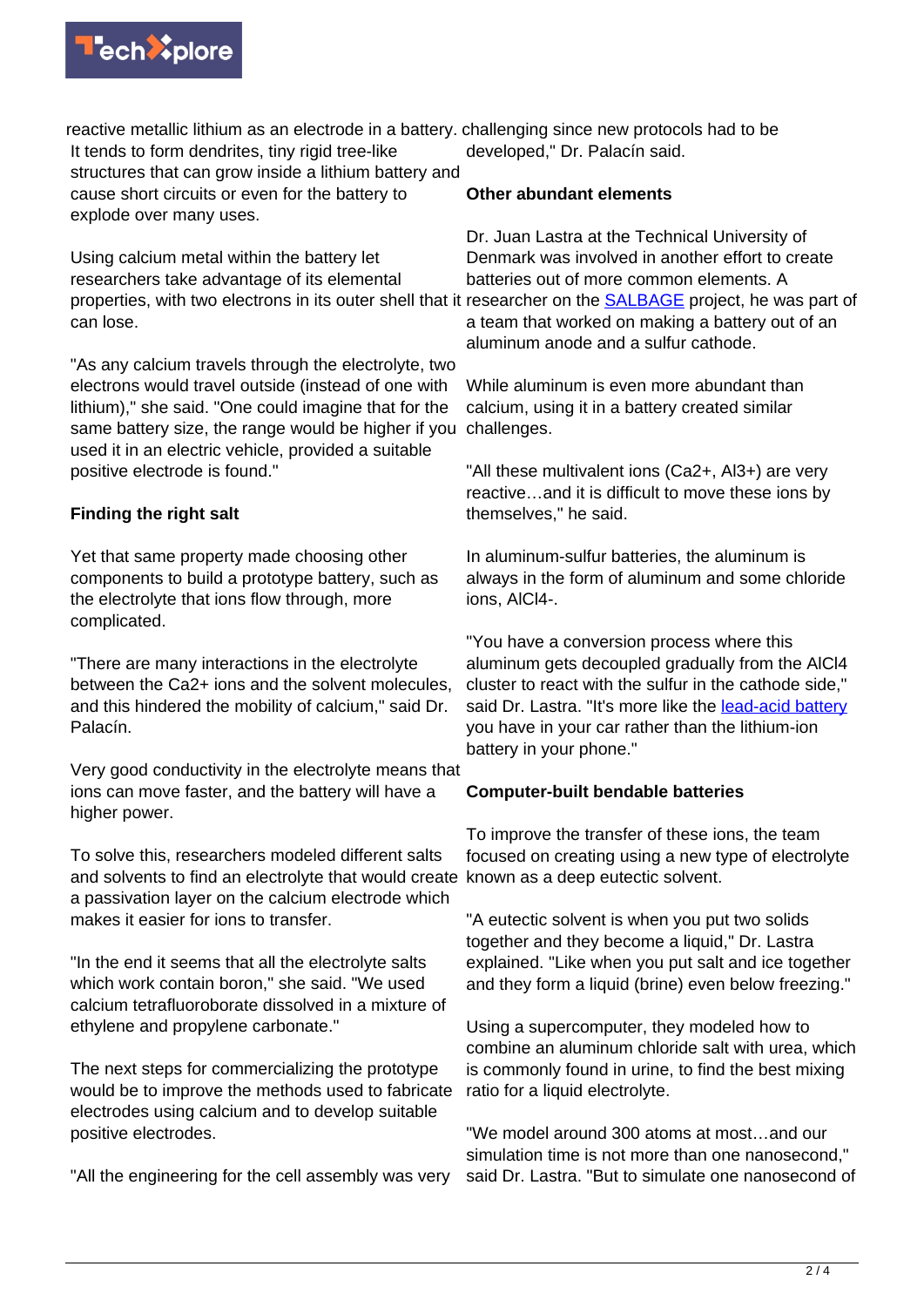

this liquid takes half a year."

It takes so long because the researchers must look at one million steps per nanosecond to properly simulate all the possible reactions.

Armed with the right ratio for the electrolyte, researchers for the project in Spain found that they could make the electrolyte a gel by adding polymers to the solution.

"Having a gel is very advantageous in terms of safety and in terms of form factor," said Dr. Lastra. "If you have gel then your battery will be flexible, and you will be able to bend it."

Using a gel instead of a liquid also adds safety in that the battery can't easily leak. This comes on top of the fact that the materials are all safe and inexpensive.

"It's all based on cheap materials. Aluminum, sulfur, the [electrolyte](https://techxplore.com/tags/electrolyte/) itself and urea is very, very cheap. Even the polymer is cheap," Dr. Lastra said.

The safety of the components could be a key factor in future-proofing the **battery**. One of the main disadvantages seen with lithium-ion batteries has been that they contain toxic and rare elements, making it hard to integrate them in the circular economy.

Aluminum-sulfur batteries offer the promise of sourcing components from within Europe and increased energy security for industry. Future refinement could even help increase our uptake of renewable energy by storing power when they are not actively generating it.

"For stationary applications, like storing energy from a wind farm or solar power, this type of technology could be competitive," Dr. Lastra said.

 Provided by Horizon: The EU Research & Innovation Magazine APA citation: New batteries could share a unique bond with milk and kitchen foil (2022, January 25) retrieved 1 July 2022 from <https://techxplore.com/news/2022-01-batteries-unique-bond-kitchen-foil.html>